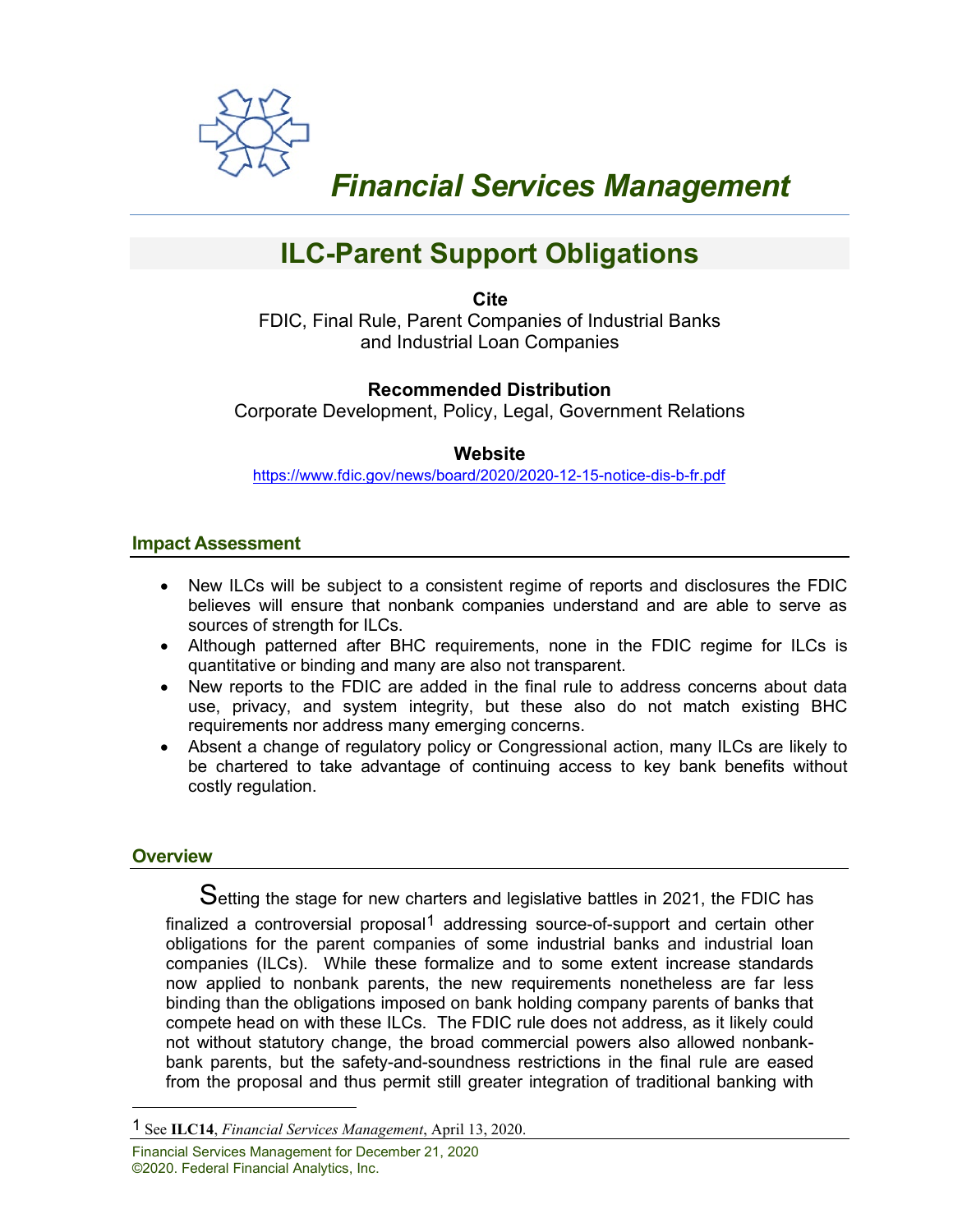nontraditional activities under a less stringent supervisory, regulatory, source-ofstrength, and conflict-of-interest construct. The final rule adds new reporting obligations related to the use of non-public personal information and broader consumer data, but this does not establish safeguards at the parent company or the other controls mandated for other banking organizations, an issue also of growing concern given the activities of fintech and tech-platform (BigTech) companies. Resilience and resolution planning is also optional for these entities, a departure from stringent requirements applicable across traditional banks and very binding for larger BHCs.

#### **Impact**

At the heart of this controversial rule is the extent to which commerce and banking are allowed to merge in a single organization that, via a subsidiary, obtains access to FDIC insurance, the payment system, and the Federal Reserve's discount window. In the NPR and this final rule, the FDIC takes the view that Congress has authorized the ILC charter and thus blessed the integration of banking and commerce in the context of certain chartering limitations. Those objecting to this rule do not dispute current law *per se*, but counter that the existence of ILCs does not validate the absence also of parent-company regulation akin to that in a BHC except with regard to the parent company's lines of business.

Commenters also noted that, while some ILC parents engage in activities permitted for BHCs, the absence of BHC-like parent obligations also raises risks regardless of the nature of these parent activities. As a result, commenters argued that the FDIC has full authority to mandate an array of safety-and-soundness standards and, they say, these should go beyond those governing BHCs because of the added risks associated with non-financial lines of business or non-traditional financial services offered in ways often not possible for traditional insured depository institutions (IDIs).

Given the now-irreconcilable nature of this difference of opinion, it may fall to Congress next year to determine the extent to which parent companies of ILCs require BHC-like prudential standards. Indeed, the issues involved here transcend those directly addressed by the FDIC in this final rule. The OCC has also begun to authorize a series of non-traditional charters, most recently considering one from a fintech that would skirt an array of bank-like rules as well as those governing parent companies.[2](#page-1-0) The OCC has yet to adopt anything close to the FDIC's parentcompany standards by rule or public guidance for its innovative charters, providing still more scope for banking organizations controlled by commercial or otherwise nontraditional parent companies to gain payment-system access and other privileges while circumventing costly BHC and national-bank requirements.

The issue of non-traditional bank charters not only raises longstanding battles over the interaction of banking and commerce, but also new policy questions in the context of the role of large tech-platform companies and possible antitrust violations. Commenters opposing this NPR argued that allowing BigTech firms to acquire an IDI, even under these additional parent-company restrictions, could empower giant conglomerates using big data with tremendous market-concentrating effect. This concern has also been raised by global regulators, who in 2017 noted the potential of

<span id="page-1-0"></span><sup>2</sup> See *Client Report* **CHARTER28**, December 8, 2020.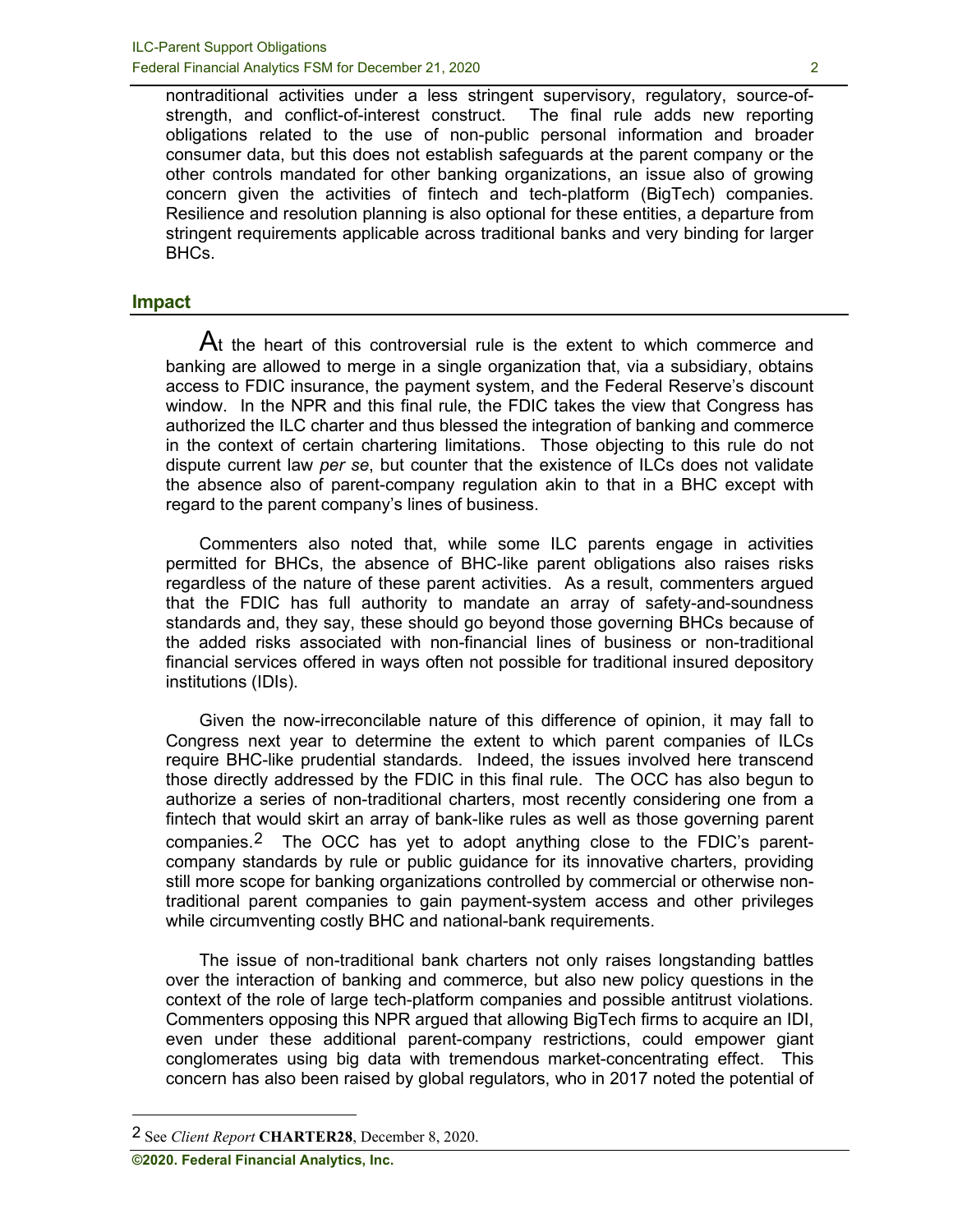"natural oligarchies" as tech platforms expanded their financial-services footprint. $3$ The FDIC refutes this concern on grounds that it has the authority to address competitiveness considerations when it grants an ILC charter. It is not, however, clear if the agency has the authority granted antitrust authorities to understand the full scope of a parent company's operation or force divestiture if conditions applicable at chartering cease to apply. The agency's authority over data safeguards is also considerably more limited than likely to be necessary to prevent big-data use with problematic consumer or systemic impact. Reflecting this, the final rule now includes a requirement that parent companies inform the FDIC on their data-protection policies. The FDIC also reserves the right on a case-by-case basis to address data use.

Commenters opposed to this rule also cited concerns regarding the application of Sections 23A and 23B of the Federal Reserve Act governing inter-affiliate transactions. The FDIC rejects these on grounds that these sections apply to ILCs and the FDIC has the authority to enforce them. However, the FDIC also notes that it does so with regard to ensuring the safety and soundness of the IDI and the financial system. It is less clear if these inter-affiliate transactions are sufficient or could be enforced to ensure effectiveness with regard to inter-affiliate transfers of non-financial holdings of value such as big data where price comparisons to the rest of the market are at best challenging. These sections also only cover transactions from an IDI to affiliates that might put the IDI at risk. Transactions from the parent company that seemingly add value to the bank but pose antitrust, privacy, and other concerns are less clearly addressed by these inter-affiliate standards or other supervisory tools readily available to the FDIC.

#### **What's Next**

I his rule was approved on a 3-1 vote by the FDIC board on December 15. It is effective on April 1, 2021 and applies only prospectively to new ILCs without consolidated parent companies formed after that date or otherwise-grandfathered ILCs that undertake certain corporate changes.

The agency rejected moratoria or other pauses for ILC charters despite the pandemic on grounds that, as noted above, it believes it has an express statutory injunction to allow ILC charters under appropriate safety-and-soundness standards. The FDIC is an independent agency and thus not clearly subject to a Presidential executive order should the Biden Administration make halting non-traditional charters a priority as it readies an array of nominations to make longer-term policy changes across the banking agencies.

<span id="page-2-0"></span><sup>3</sup> See *Client Report* **FINTECH15**, November 1, 2017.